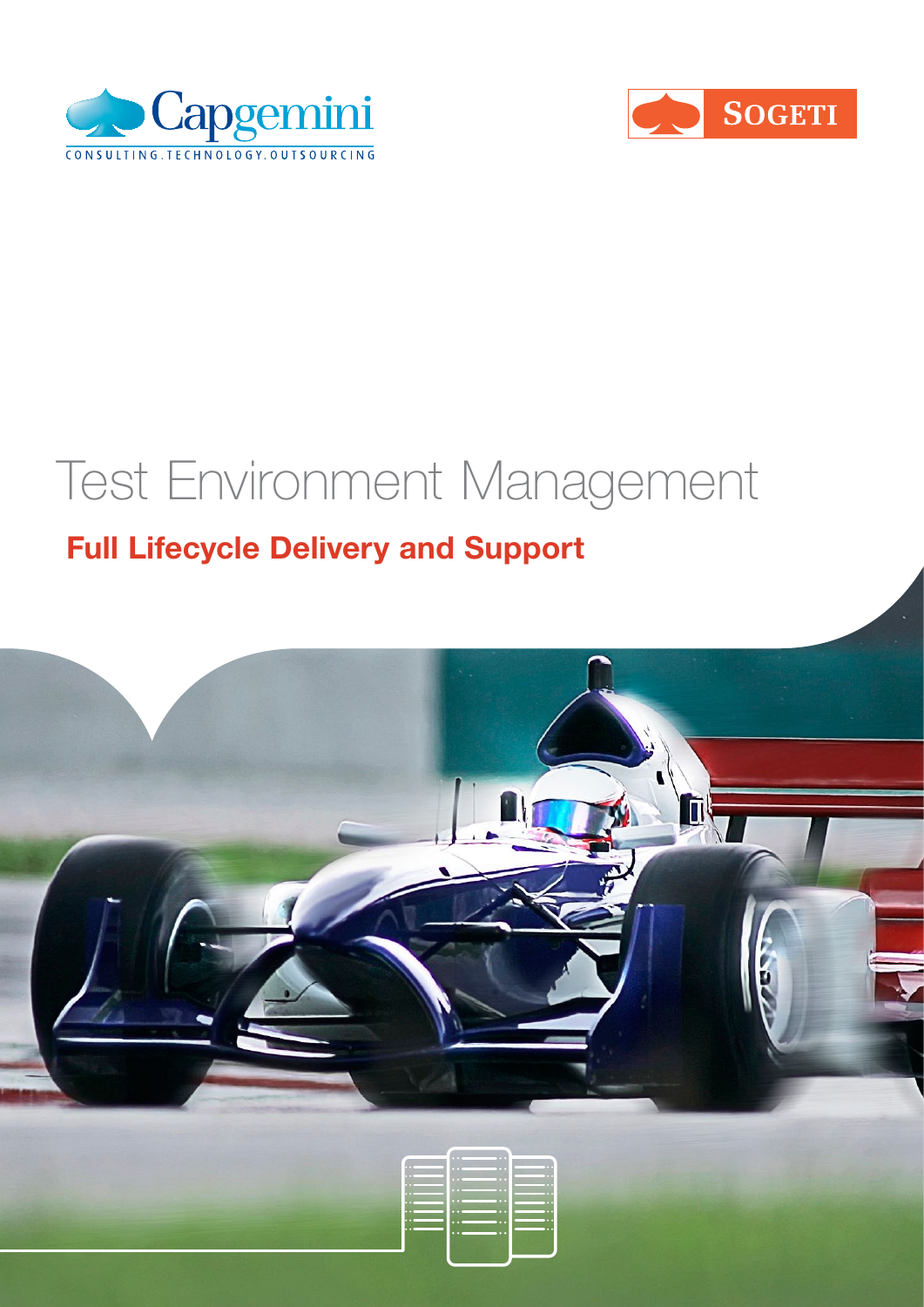The Test Environment Management (TEM) service enables organizations to speed up their software release schedules by up to 25%, cut infrastructure costs by 5-10% and increase team productivity by up to 30%.

The business demand for faster time to market, lower cost of ownership and higher levels of quality within organizations' IT landscapes has not changed since the dawn of the information age.

As companies continue to search for better ways to achieve these fundamental aims – whilst also keeping pace with modern trends such as big data, social media and multichannel solutions – their goals are becoming much harder to realize. The increased integration and complexity of requirements placed on solution delivery lifecycles can see release schedules slip or lengthen organically over time.

To successfully test business applications end-to-end, across multiple user channels and through the distributed systems landscape and proliferation of system interfaces, the organization must have the right environment, controlled change, and tailored support practices.

The Test Environment Management service from Capgemini Group and Sogeti fulfills all these demands.

#### Business benefits

The Test Environment Management (TEM) service enables organizations to speed up their software release schedules by up to 25%, cut infrastructure costs by 5-10% and increase

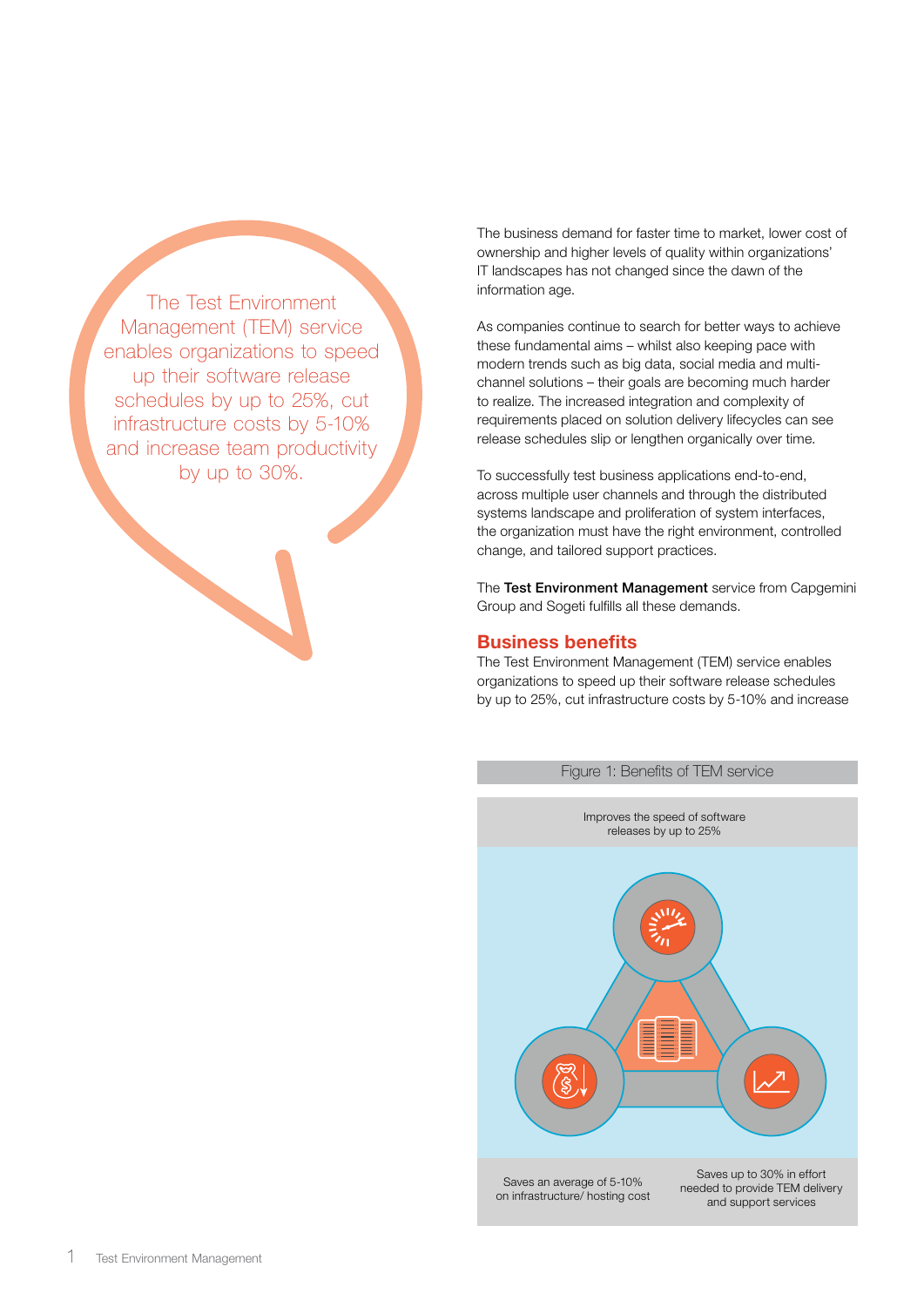team productivity by up to 30%. It does this by addressing the critical testing challenge:

#### How to improve product quality and time to market whilst minimizing cost

The emergence of more sophisticated application solutions, combined with cheaper storage and alternative infrastructure models such as virtualization and cloud technologies, have led to businesses' IT landscapes becoming increasingly integrated and complex. More than ever, managers are under pressure to maintain control of these application ecosystems whilst maximizing the availability and utilization of these investments, in order to speed up their overall product time-to-market.

Take payment systems, for example. Most are now settled in real-time, rather than at pre-defined time periods (overnight batch) as they were previously. And as IT architectural trends evolve (payments hubs), the demands on distributed systems integration and testing across shared services environments have escalated rapidly, while organizations continue in their drive to reduce overall development and testing investment. This has significantly added to the complexity of managing competing projects, releases, change schedules and business priorities.

Organizations typically need a number of test environments for every production application – they may require anywhere between one to 250 different environments for a single business application. With the growth in 'agile' development environments, the need for frequent software releases has also increased, sometimes to the level of hourly or on-demand.

Many approaches are available today to help companies solve their demand for rapid code and the associated environment provisioning requirements. These include automated build technologies, cloning technologies and strategic service virtualization technologies.

But these practices bring their own problems. How do you ensure the test environment is broad and representative enough to test all possible scenarios? How do you safely integrate those test environments into the preexisting landscape? How do you effectively co-ordinate release priorities and control change in a shared services environment? How do you ensure you can re-use the same environments time after time?

Simply put, companies struggle to deliver test environments fast enough for their ever-growing development schedule. Many clients have summed up this challenge: *"We know about our core systems. We know about the business processes, configuration and data in our systems. But we don't know how* 

*to deliver and manage the test environments well enough to meet our time and cost expectations."*

#### The solution

The Capgemini and Sogeti Test Environment Management service tackles organizations' key testing challenges:

- It minimizes the cost of testing by utilizing smaller asset footprints to support test projects.
- It shortens the time to release by simplifying and automating the environment delivery and support services, across development and testing.
- $\bullet$  It ensures the quality of testing the environments are representative of the 'live' production situation, making the test fully valid.
- It improves test coverage environments are integrated, incorporating all relevant risks and requirements.

#### How does Test Environment Management deliver?

Test Environment Management is a professional services-led approach that:

- Analyzes an organization's current software testing and test environment management.
- Proposes what actions (policies, standards, processes, guidelines) and toolsets are needed to improve testing within the organization.
- Helps customers choose the right tools.
- Offers a pilot or proof of concept to show the selected tools can deliver the test environment required within the client organization, and that the proposed process can deliver the expected benefits.
- Provides a full TEM rollout.
- Supports and trains customers all the way through the process and even after the rollout.

The TEM approach enables clients to begin testing earlier, at a higher quality and at a lower cost to the organization.

The more applications a company has, the harder it is to create good end-to-end environments. The configuration and systems integration settings must be correct for an end-toend scenario, otherwise testing suffers because the business can only test part of its system.

Using TEM, Capgemini and Sogeti can help customers improve their testing by understanding their complete systems landscape, including the number of environments, configuration and integration points. By understanding the dependencies and controlling the impact of change on this landscape as it relates back to the project pipeline (environment traceability), utilization and test productivity are maximized.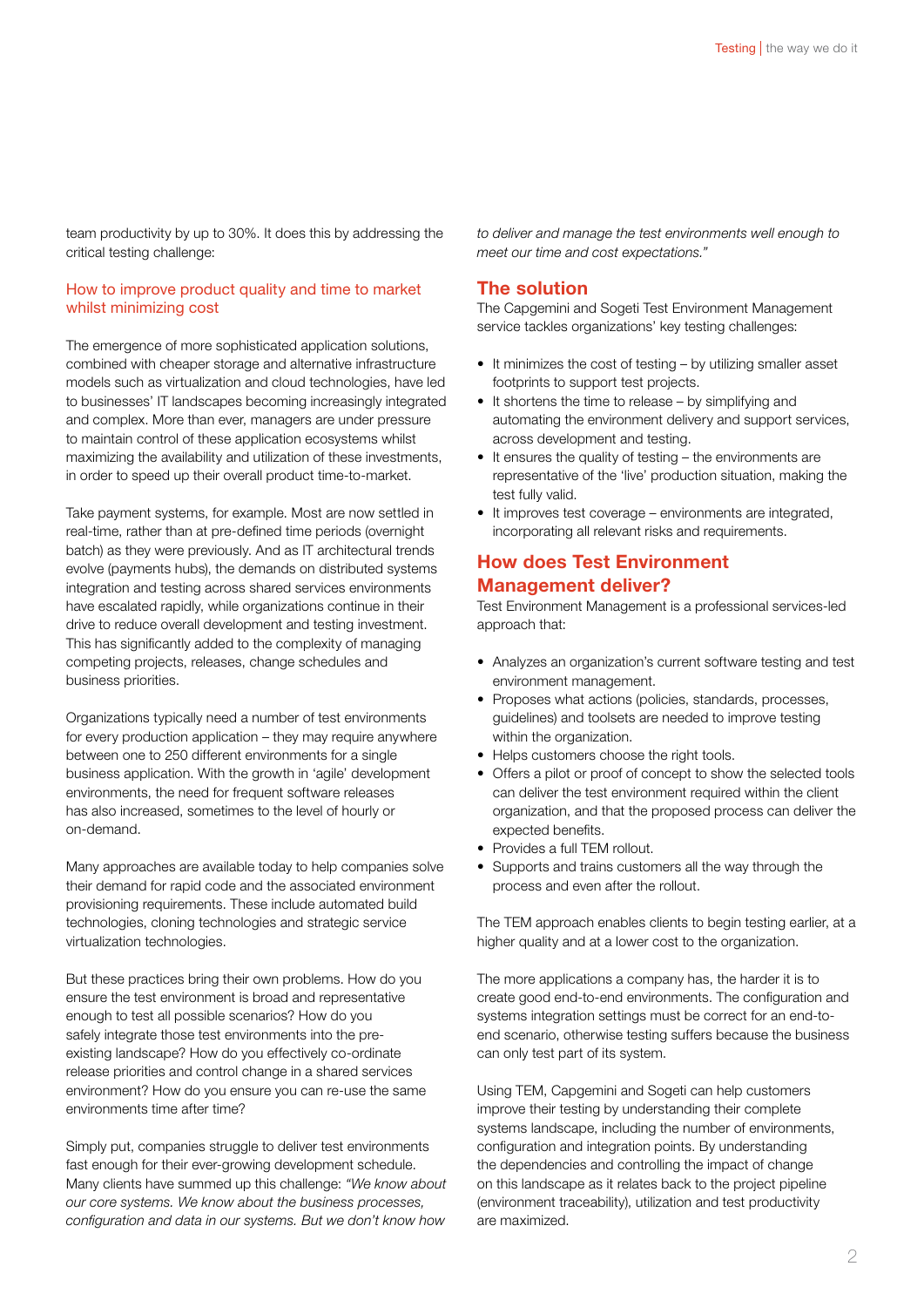TEM also leverages Capgemini and Sogeti's Test Data Management (TDM) service, which identifies the complete data landscape across all the client's applications and, by so doing, can introduce and mask data across all systems. By ensuring data integrity is maintained across the end-to-end application landscape, the TDM service ensures all data is aligned across all systems, if that is needed to achieve the goals of the test strategy.

TEM works by implementing environment delivery techniques which are fit-for-purpose or relevant to the phase and scope of testing. For example, in the System Testing (ST) test phase, TEM ensures that an appropriate environment, configuration and landscape integration are available or delivered, in order to allow the testing to be completed successfully.

#### TEM's techniques

Three techniques are used to deliver accurate test environments:

- 1. Constructing a new test environment the most laborintensive and time-consuming of the three approaches.
- 2. Copying an existing test environment less laborintensive, due to the use of cloning tool suites and potentially less configuration, integration and test data provisioning activity.
- 3. Re-using an existing test environment the least laborintensive option as it uses existing baselines of application code, configuration, integration and test data.

Re-using the existing environment is the optimal technique as it is the lowest cost-and-effort solution. This highlights the importance of getting projects to share test environments successfully, as it results in the most cost-effective TEM landscape possible for the client organization.

The delivery activities and effort involved in the TEM service environment can vary depending on the technique chosen and may involve:

- Environment cloning (copying).
- Infrastructure and platform (operating system) provisioning.
- Application provisioning (code compilation and installation).
- Workplace technology provisioning (lab environment).
- End-user provisioning (mobile device environment).
- Configuration (system, module, sub-module).
- Integration (endpoints).
- Service virtualization.
- Test data provisioning (traceability, privatization, segregation, ETL – extract, transform, load).
- Shake-down testing (automation).
- Monitoring (automation).

Capgemini and Sogeti continually examine how the client's test environment investment can be optimized through the introduction of new or more cost-effective infrastructure, storage and tool solutions.

#### Why is TEM from Capgemini and Sogeti different?

• Better service. TEM not only helps to deliver test environments, it improves the test process. Capgemini and Sogeti can create the best set-up for the client: for example, they can plan and co-ordinate the sharing of environments, select tools, and educate and coach employees.

The set-up of TEM is a one-time activity, but the service supports ongoing delivery. This not only allows the client to create their test process, but offers them the opportunity to improve it. This combination makes the TEM approach unique.

• Full service. TEM uses the leading TMAP® and TPI® test methodologies originally developed by Sogeti to manage the entire test environment – whether that's the infrastructure, data or just ensuring the live production systems are replicated as closely as possible.

Capgemini Group is the only testing service provider that covers the full testing lifecycle. Other suppliers may offer implementation services for tooling or build automation; and there are tool vendors and specialists in build automation. But no single toolset can handle the whole task; and build management is only a small part of the overall solution.

Capgemini and Sogeti take responsibility for the full service delivery, incorporating testing tools, the management of test environments and data, and understanding the issues. They do this by partnering with major tool vendors and helping to integrate the customer's testing process.

### "We know testing. So we know test environment management."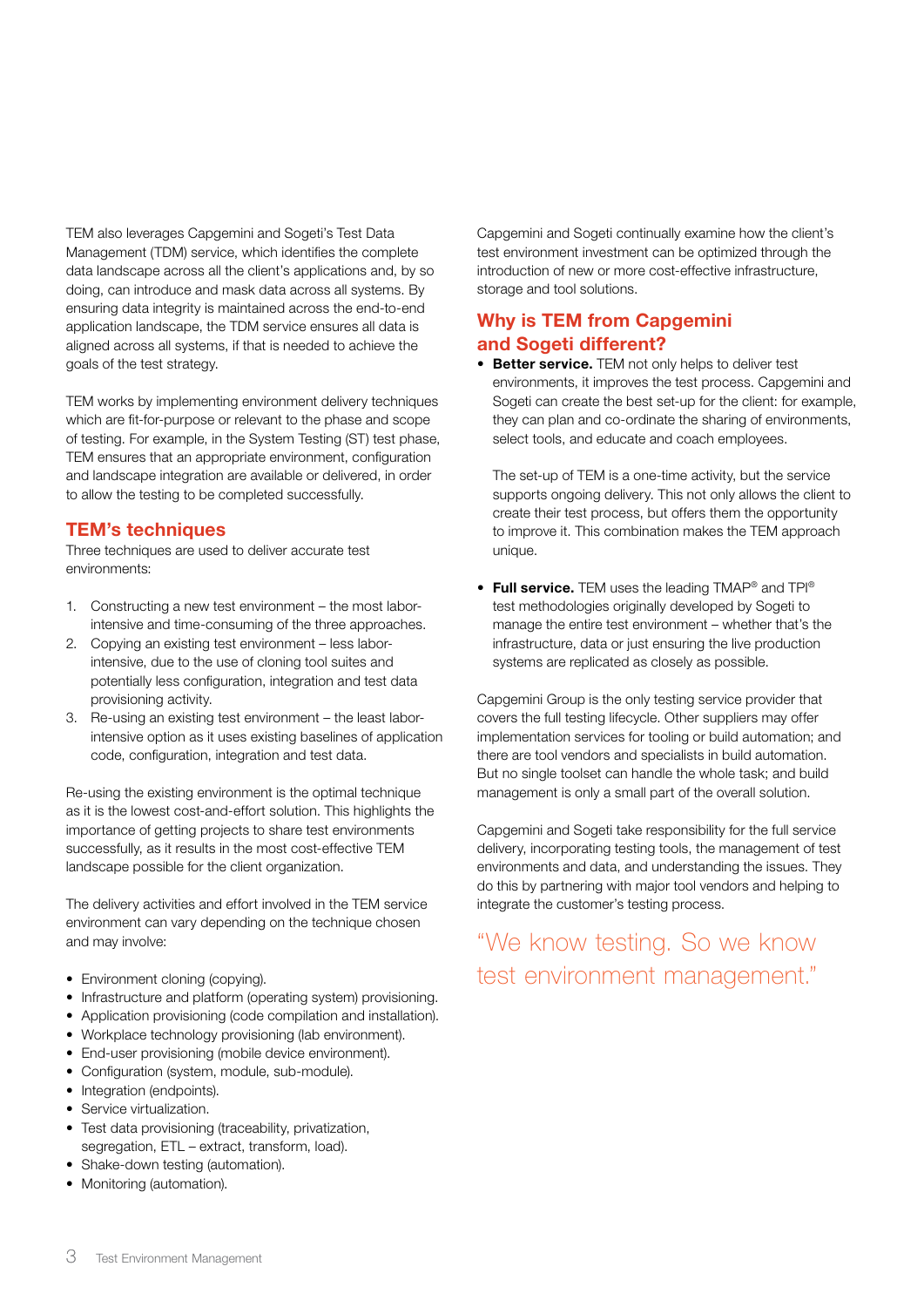# Benefits of Test Environment Management

- Lower test environment set-up and support costs.
- **Flexible and faster test** environment provisioning and support services delivery.
- **End-to-end** environment management.
- Greater co-ordination and control of change.
- **Defined and measureable** outcomes.

TEM also leverages Capgemini and Sogeti's Test Data Management (TDM) service, which identifies the complete data landscape across all the client's applications and, by so doing, can introduce and mask data across all systems.

# Challenges in Test Environment Management

- Speed and agility in test environment support services.
- Lengthy test environment delivery timeframes.
- Size and complexity of end-to-end test environments.
- Developing the business case.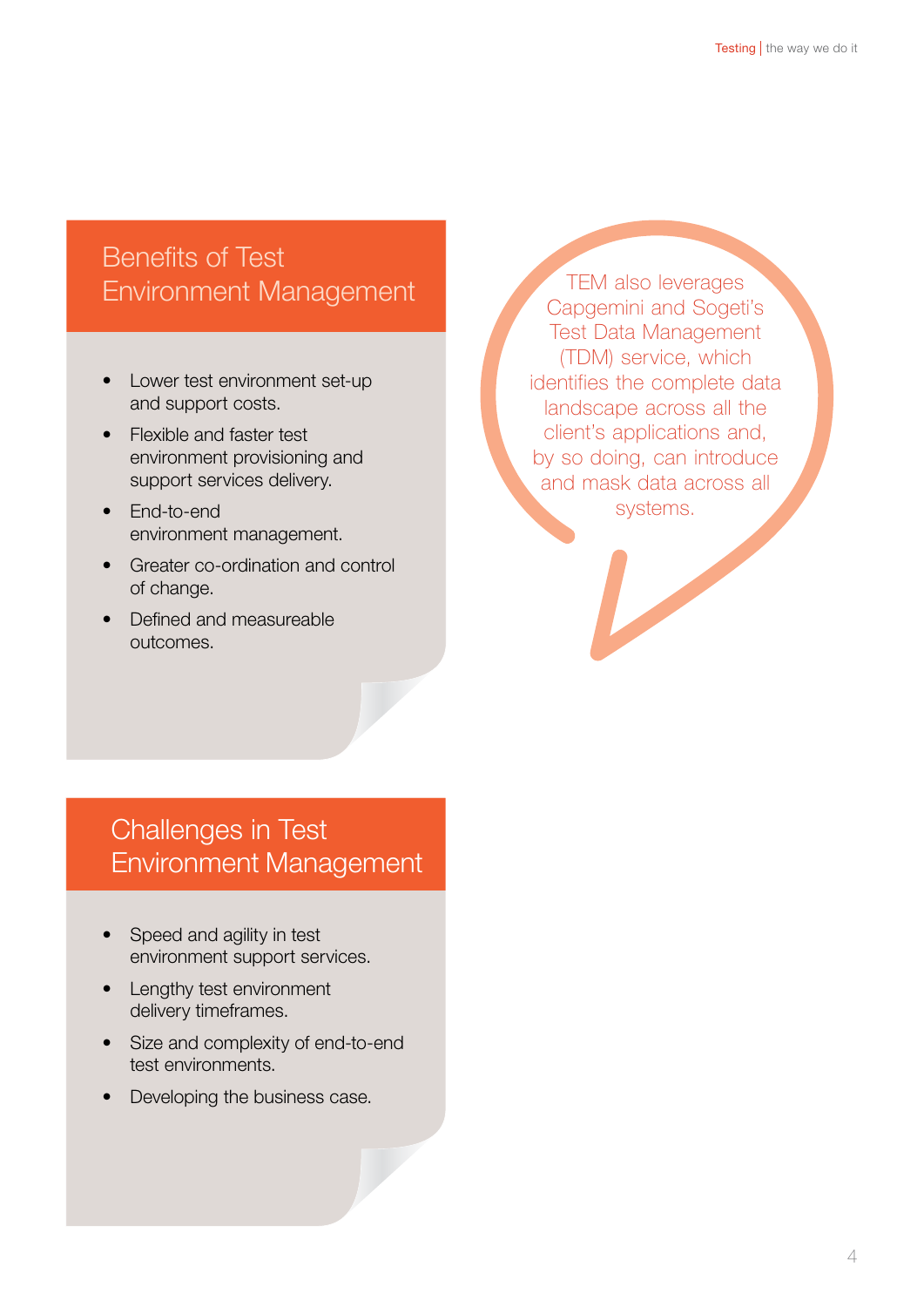#### Test Environment Management's end-to-end service

Capgemini and Sogeti deliver TEM using a four-stage approach:

- Initiation.
- Set-up.
- Rollout.
- Operations.

Each stage includes a number of integrated, yet also separately available services:

#### Stage 1: Initiation.

The goal of this phase is to identify the opportunities to improve the customer's test environment management operations and to speed up the process. Based on this, Capgemini and Sogeti identify tactical and strategic objectives and formulate plans for the future. They also formulate conditions for a business case and set up an approach for selecting the most relevant tools.

One key service during this stage is the Quality Blueprint (QBP), an IT service management capability assessment

that allows the customer insight into what problems need to be addressed, and the steps which need to be taken to solve them.

Based on tried-and-tested ITIL (Information Technology Infrastructure Library) software development standards, QBP:

- Analyzes the client's current test environment management situation, including:
	- The existing applications/data landscape, environments and infrastructure.
	- Which processes and roles are in place.
	- How often environments are shared/re-used.
	- The requirements of the test team.
	- The requirements of the project teams.
- Proposes what actions are needed to embed TEM into the organization and what TEM tools are needed to achieve this.
- Identifies the benefits, if any, of introducing the TEM process and using the TEM tools – including describing the current problems, proposed improvements and expected results; and highlighting the expected business benefits, from small, tactical solutions up to total implementation of TEM.

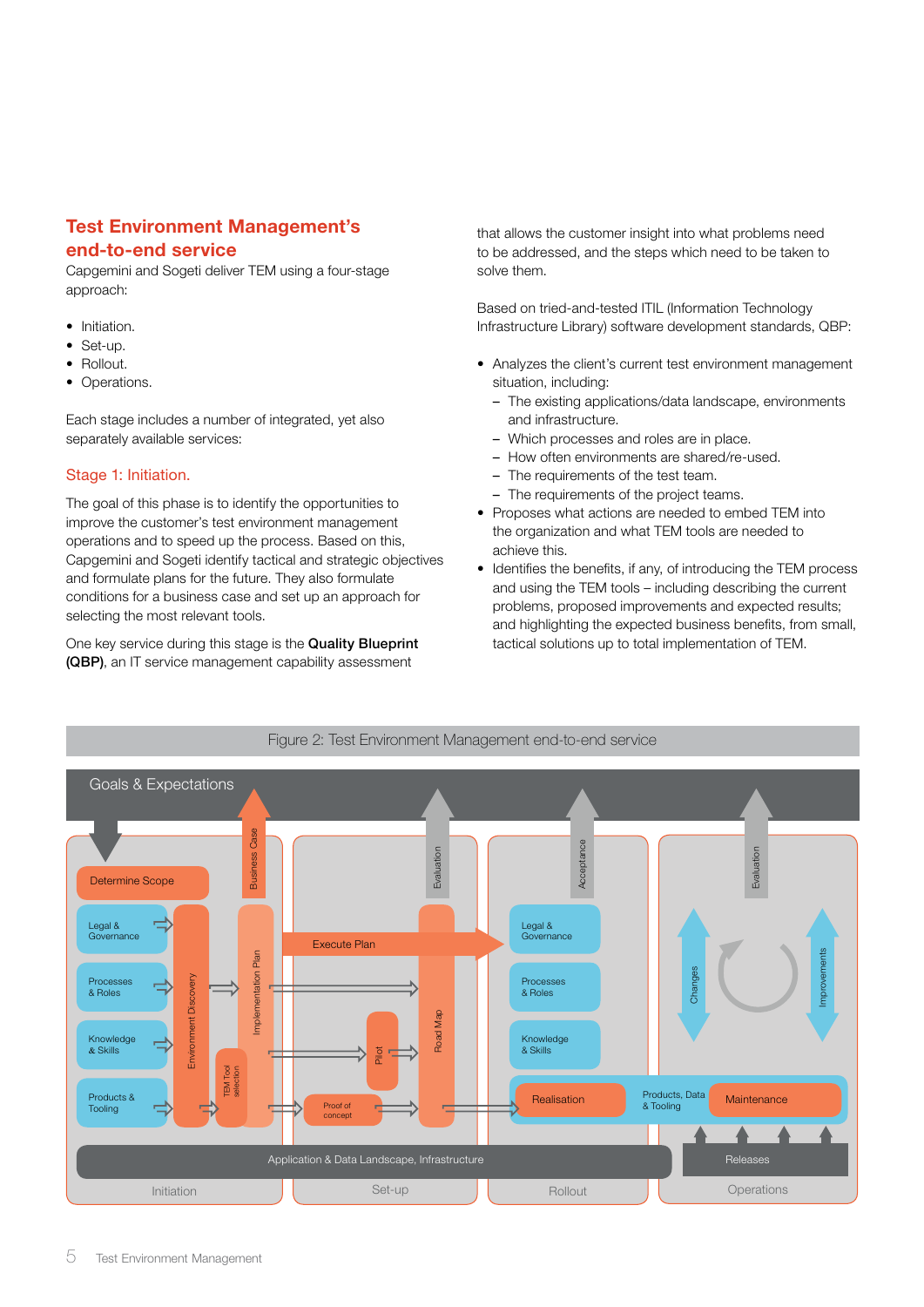Another key service in the Initiation stage is the Implementation Plan, where Capgemini and Sogeti draw up a strategy for the TEM implementation or improvement process, including:

- Project set-up.
- Detailed business case for the improvement/introduction of the TEM process and corresponding TEM tooling.
- Tools selection process.
- Proof of concept.
- • Pilot.
- Rollout/implementing the TEM process.
- Operational after-care.

#### Stage 2: Set-up.

Sometimes clients want a demonstration that the proposed TEM process is workable and can deliver the expected benefits. Capgemini and Sogeti offer the required TEM Pilot, which involves:

- Defining the TEM Pilot determining its goals, tool environment, scope, coverage and control measures used.
- Preparing the TEM Pilot installing and configuring the tooling, defining the TEM process outlines for the pilot organization, creating the TEM workspace on the client's infrastructure, and determining and analyzing the general test data requirements.
- Performing the TEM Pilot executing all stages of the TEM model within a pilot environment, including performing the most high–risk activities in all stages of the model.

#### Stage 3: Rollout.

During this phase, Capgemini and Sogeti introduce the selected toolset, and the TEM service acts as an instrument for test environments. Services provided include Tools Implementation and full TEM Rollout.

Through the TEM Rollout service, Capgemini Group introduces the full TEM cycle into the customer organization.

### Business case

Presenting a business case for TEM is characteristically difficult. The burden of setting up a test environment lies mainly within the testing department, but responsibility for the cost of test environments is often located in different parts of the organization. As the investment and payback are therefore felt on different sides of the organization. the benefits and costs are difficult to combine.

Capgemini and Sogeti can help clear up this confusion and present decision makers with a clear business case for the costs and benefits of using TEM in their organization.

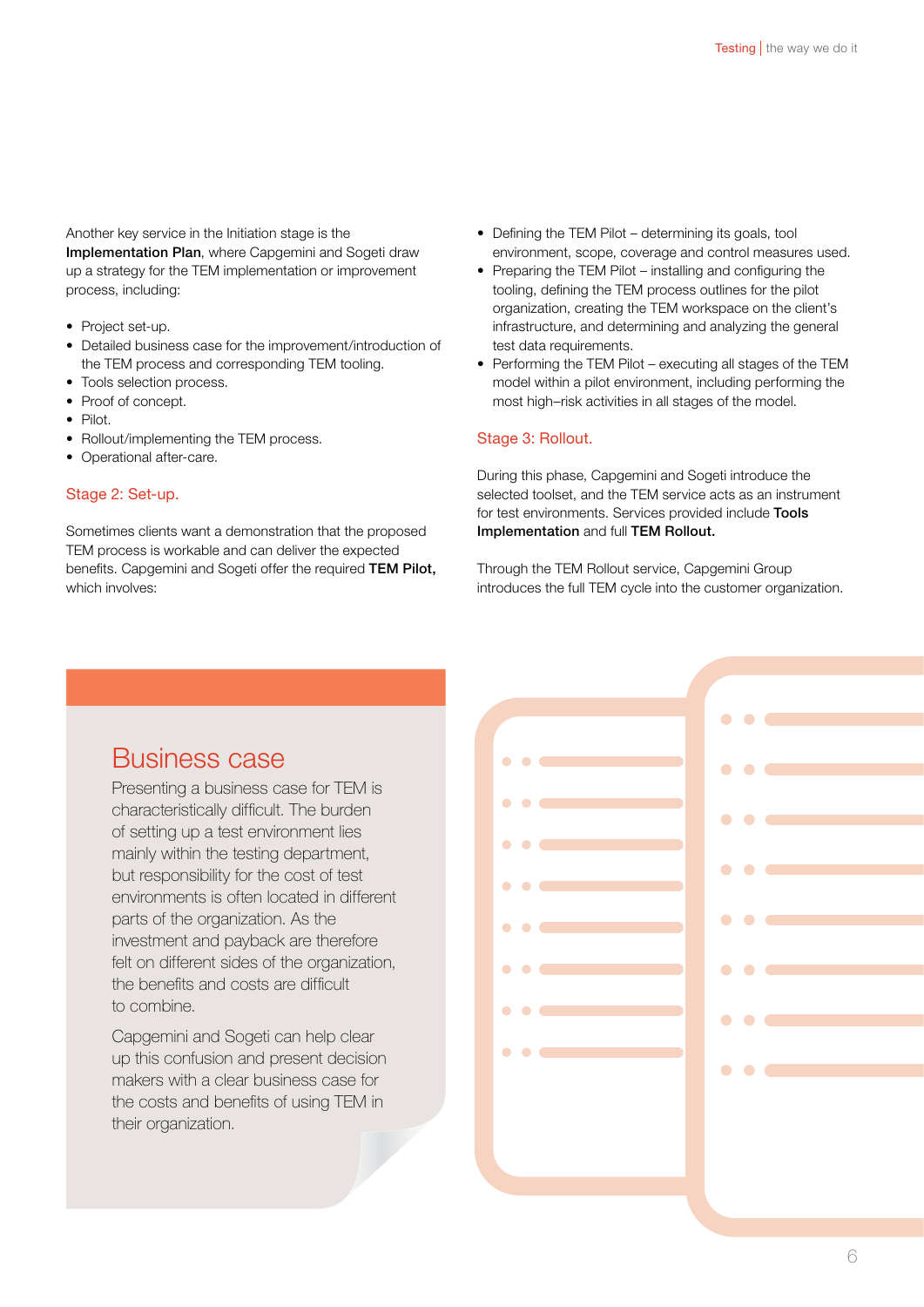Once the TEM process has been set up, it can be applied to new software development projects, or to maintaining existing applications. Capgemini sets up the environments for an application/new release via a five-step process:

1. Demand. Capgemini or Sogeti gains an understanding of the demand for test environments in the particular client situation, then determines and details the test-specific requirements – the number of test environments, scope of the data sets, configuration, integration, etc.

2. Design. To turn demand into a design of the test environment, Capgemini/Sogeti determines the solutions for provisioning test environments based on what is in scope. This may include building new environments, either from the ground up or from templates, and/or sharing existing environments within the client landscape. This phase consists of determining tool requirements and set-up, to manage artifacts (code, packages, configuration) for re-use, compliance and audit purposes.

3. Construct. After the TEM tooling has been set up and tested, application environments are configured and integrated into the right environment at the right time. Other services available through the Capgemini Group and Sogeti during this stage include:

- Managing the provision of test data within the application environments.
- Keeping test environment codebases up-to-date (aligned).



- Reseeding test environments with data from the central test data repository.
- Rolling back the environment to pre-determined baselines.

4. Support. After the environments have been provisioned, the test teams will require support on many levels from the environment team, including:

- Incident prioritization.
- Change delivery (configuration, builds, firewall rules).
- Job execution (batch, file transfers).

5. Retire. After the project requirements for the test environment have been fulfilled, the test environment assets are retired. This may include:

- Handover to the next project/release team for continued product delivery and integration.
- Handover to business-as-usual (BAU) support teams for on-going product and solution maintenance.
- Archiving for use at a later date to be determined.
- Decommissioning as future demand does not warrant continued investment.

#### Stage 4: Operations.

Capgemini/Sogeti defines the required changes to keep alignment with live production environment baselines and continues to improve the test environment delivery and support process. Services offered include maintenance of set-up, 'feeding and watering' of environments, as well as training and support.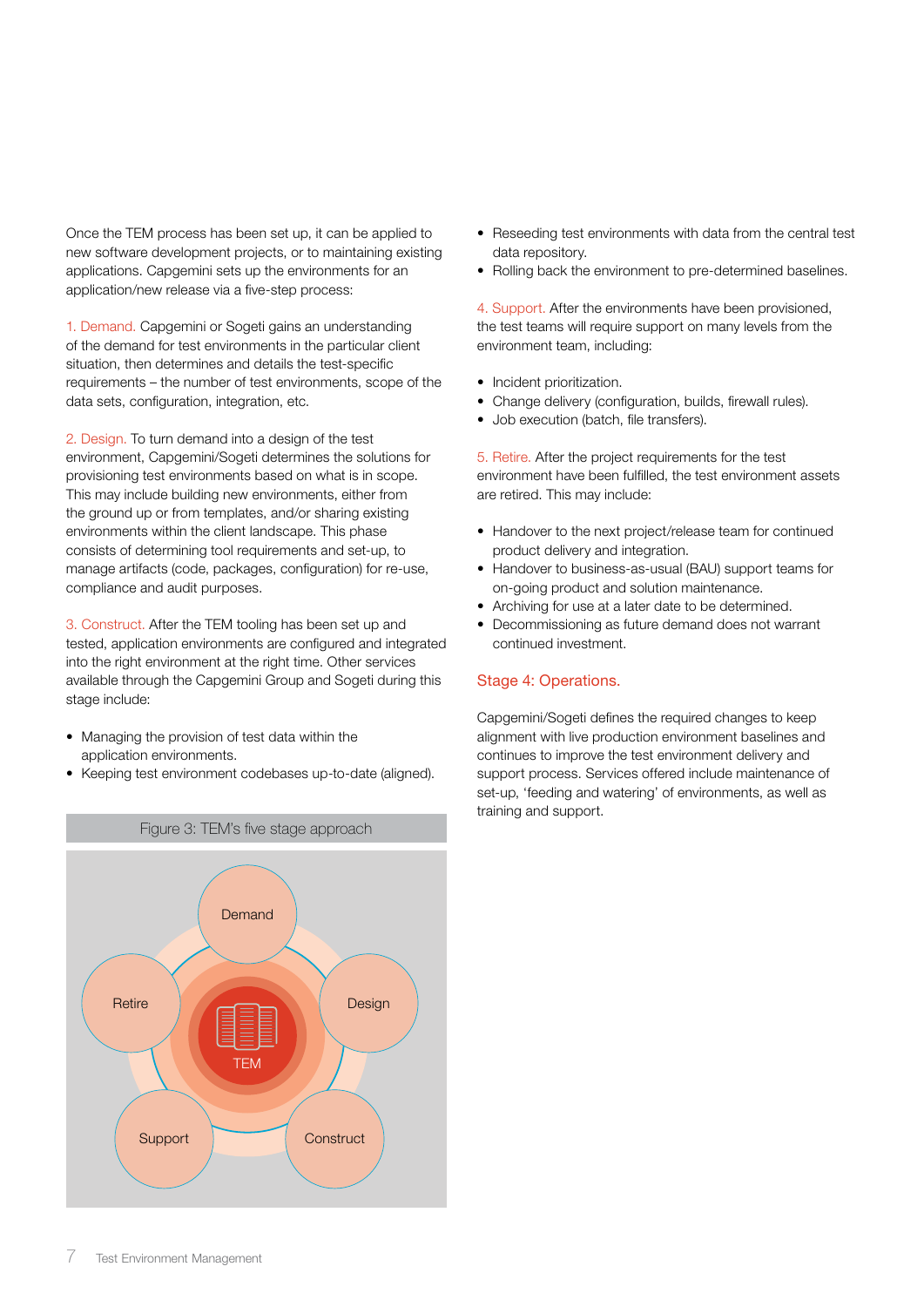

#### Figure 4: Test Environment Management Operations

Knowledge Management System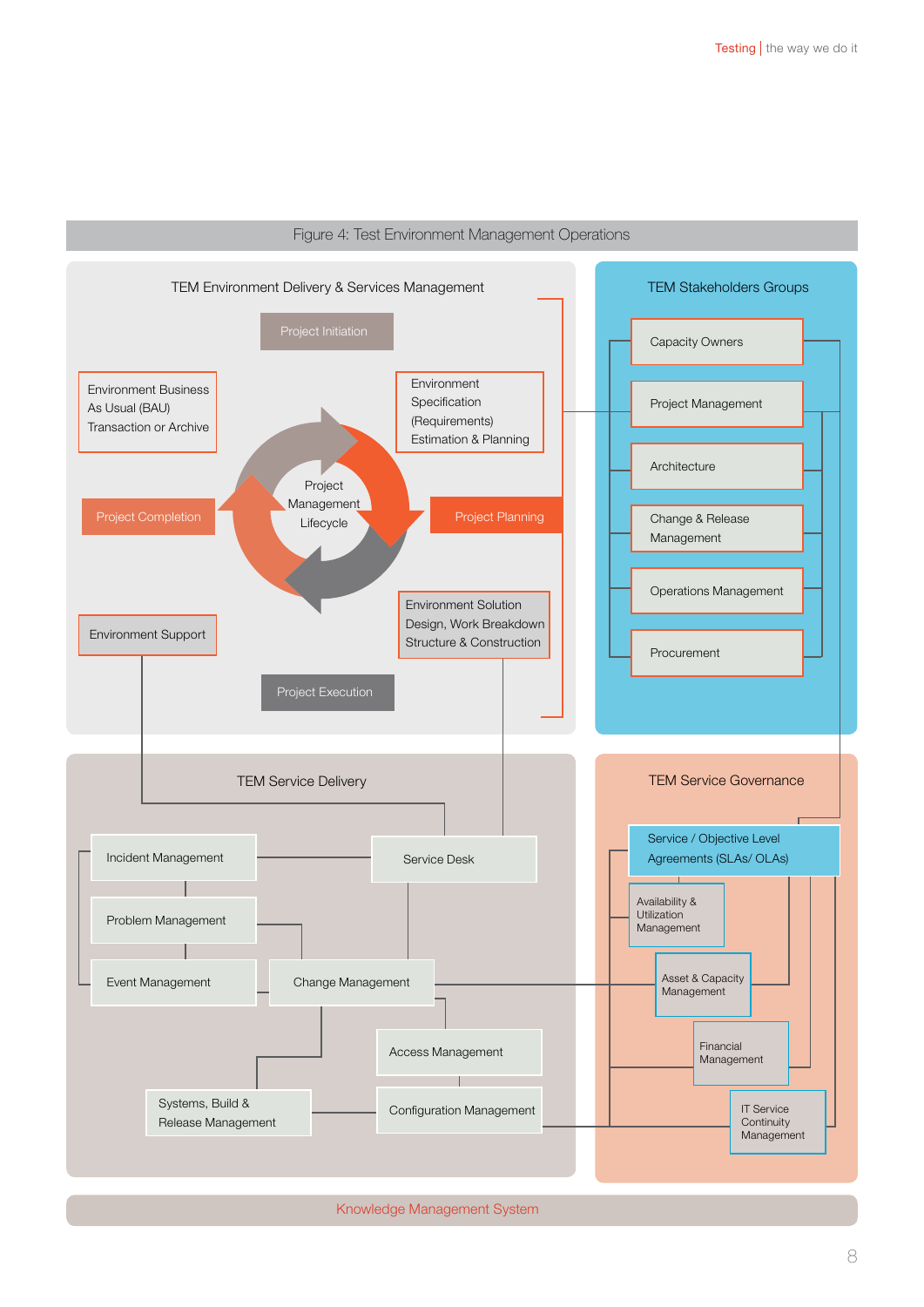#### Benefits of Test Environment Management

The two case studies below prove the benefits of TEM:

#### Client 1: Large international bank with 1,000-plus application environments

#### **Challenges**

- Support in-flight pipeline of work comprising up to 100 concurrent projects.
- Reduce build failures by an average of 75%.
- Reduce release timelines by an average of 5%.
- Increase service delivery efficiency by 25%.
- Reduce infrastructure footprint by 2%.

#### Project characteristics

200 applications within over 1,000 environments, with platform upgrades, updates and migrations occurring continually. Platforms range from mainframe to web applications, mobile solutions, cloud and lab technologies.

#### TEM approach

#### Identified business risks

- Knowledge management practices.
- Silo-based operating model.
- Key resource points of failure.

#### Goals

- Set up services-based operating model (best practice).
- Set up centralized knowledge repository including integrated project, release, service and configuration management.
- Reduce effort associated with support of environments once delivered by simplifying processes and introducing service/objective level agreements (SLAs/OLAs).
- Reduce the need for so many test environments through better requirements capture, analysis and change control.

#### Results and benefits

- As a service operating model, delivery (including service breakdown) became aligned to industry best practice.
- Integration with Capgemini/Sogeti standards, processes, guidelines.
- Introduction of OLAs for environment delivery and support teams, including measurement and reporting automation.
- Build failure reduced by 50% (ongoing initiative).
- Release timeframes reduced by an average of 6%.
- Service delivery productivity improved by 25%.
- 4.5% reduction in development and test environment infrastructure.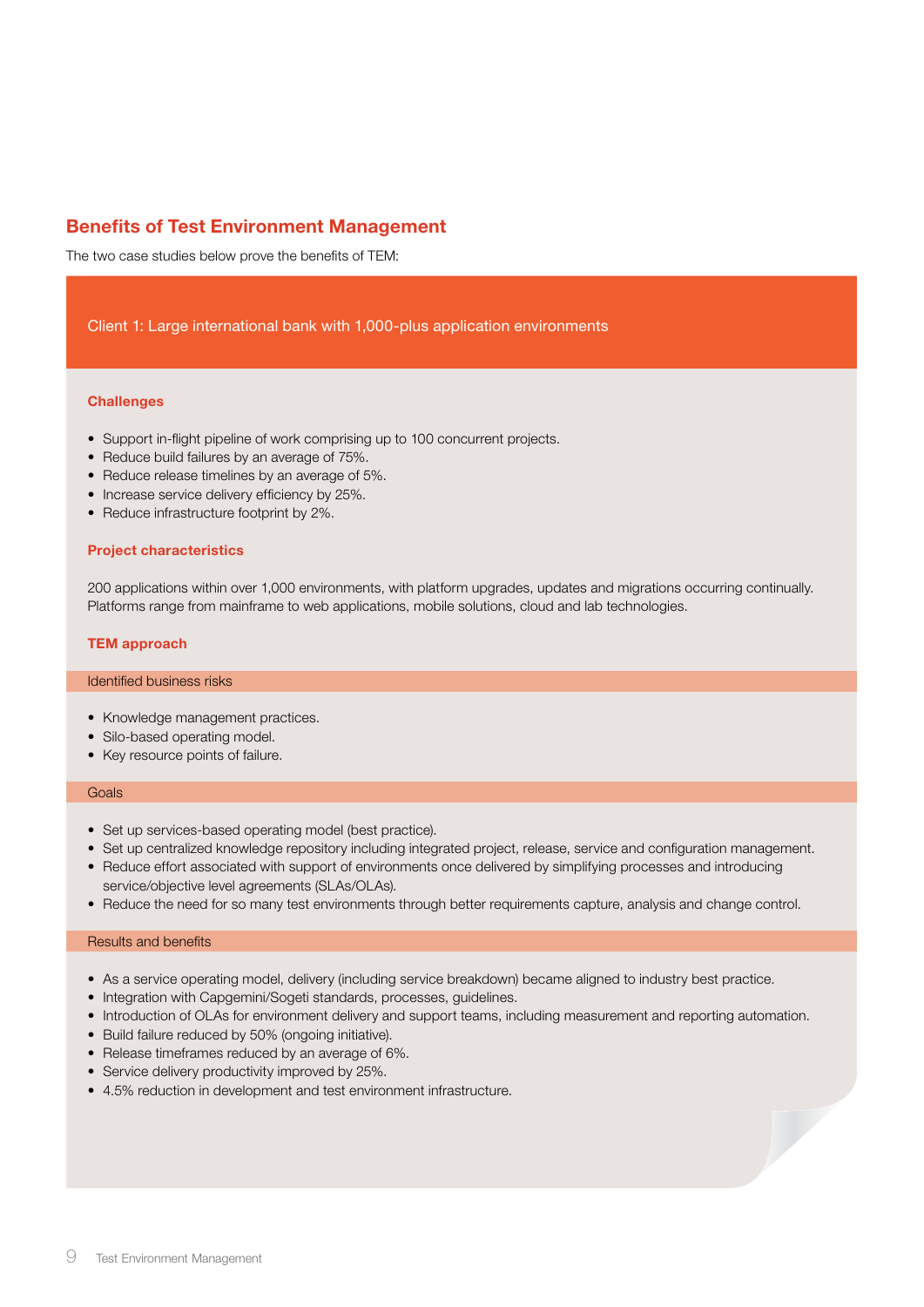#### Client 2: Insurance institution

#### **Challenge**

• Continual delay in pipeline project delivery due to environment delivery delays and change implementation failure.

#### Project characteristics

50 integrated applications including a shared, client-facing front-end and a core systems back-end.

#### TEM approach

#### Identified business risks

- Shared systems management processes ill-defined and managed.
- Poor requirements capture and utilization traceability.
- Weak shared-systems change control processes.
- Weak dependencies and impact assessment practices.

#### Goals

- Streamline shared services management processes.
- Establish dependent team's service/objective level agreements (SLAs/OLAs).
- Reduce change failure rate by 15%.
- Improve environment provisioning lead-time by 25%.

#### Results and benefits

- Centralized engagement, requirements capture and estimation, including traceability.
- • Centralized shared service change advisory board (CAB) formalization, including change ownership, dependencies and impact assessments coupled with formalized approval processes.
- Change failure rate reduced by 17%.
- • Environment provisioning lead-time reduced by 25% through OLA introduction and simplified request, measurement and control process, including tool integration.

To successfully test, the organization must have a test environment which is fit for purpose. This is the key challenge addressed by Capgemini group's test environment management (TEM) service.